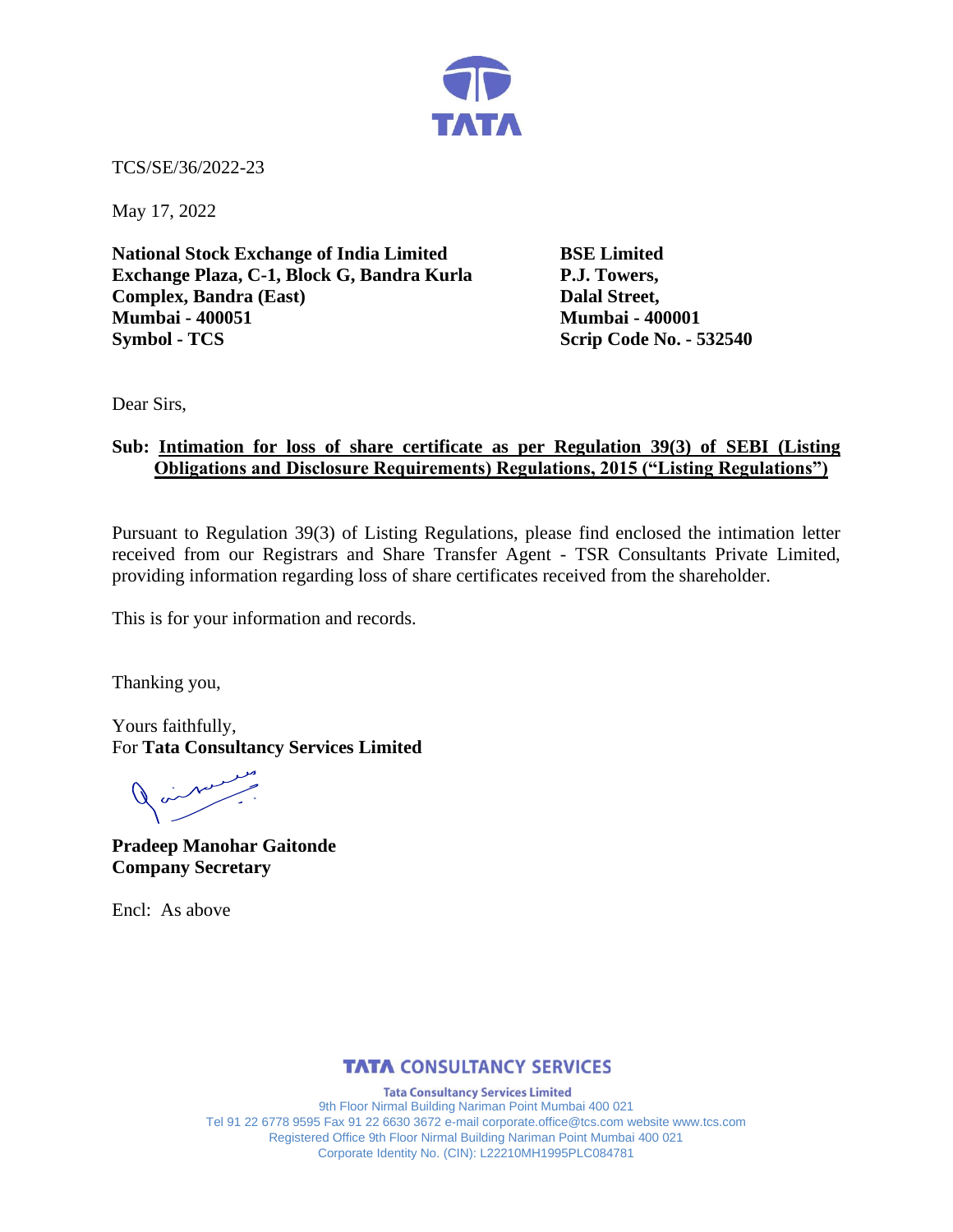

National Stock Exchange of India Ltd. Date :-16/05/2022 **Exchange Plaza Plot No.c-1, G-Block IFB Centre Bandra-Kurla Complex Bandra (East), Mumbai 400051 Maharashtra India**

Dear Sir[s]/Madam,

UNIT : Tata Consultancy Services Limited RE : LOSS OF SHARE CERTIFICATES.

We have to advise you to place the appended Notice regarding loss of Certificate[s] for attention of the Members of the Exchange, with instructions that they communicate to us immediately if they are in a position to give us information relating to any transaction or whereabouts of the original certificate[s].

**Attn : The Secretary of Stock Exchange**

**TSR CONSULTANTS PRIVATE LIMITED** (Subsidiary of Link Intime India Private Limited) C-101, 1st Floor, 247 Park, Lal Bahadur Shastri Marg, Vikhroli (West), Mumbai - 400083 CIN - U74999MH2018PTC307859Tel.: +91 22 6656 8484 Fax : +91 22 6656 8494 E-mail [: csg-unit@tcplindia.co.in](mailto:csg-unit@tcplindia.co.in) Website : www. [https://www.tcplindia.co.in](http://www.tsrdarashaw.com/)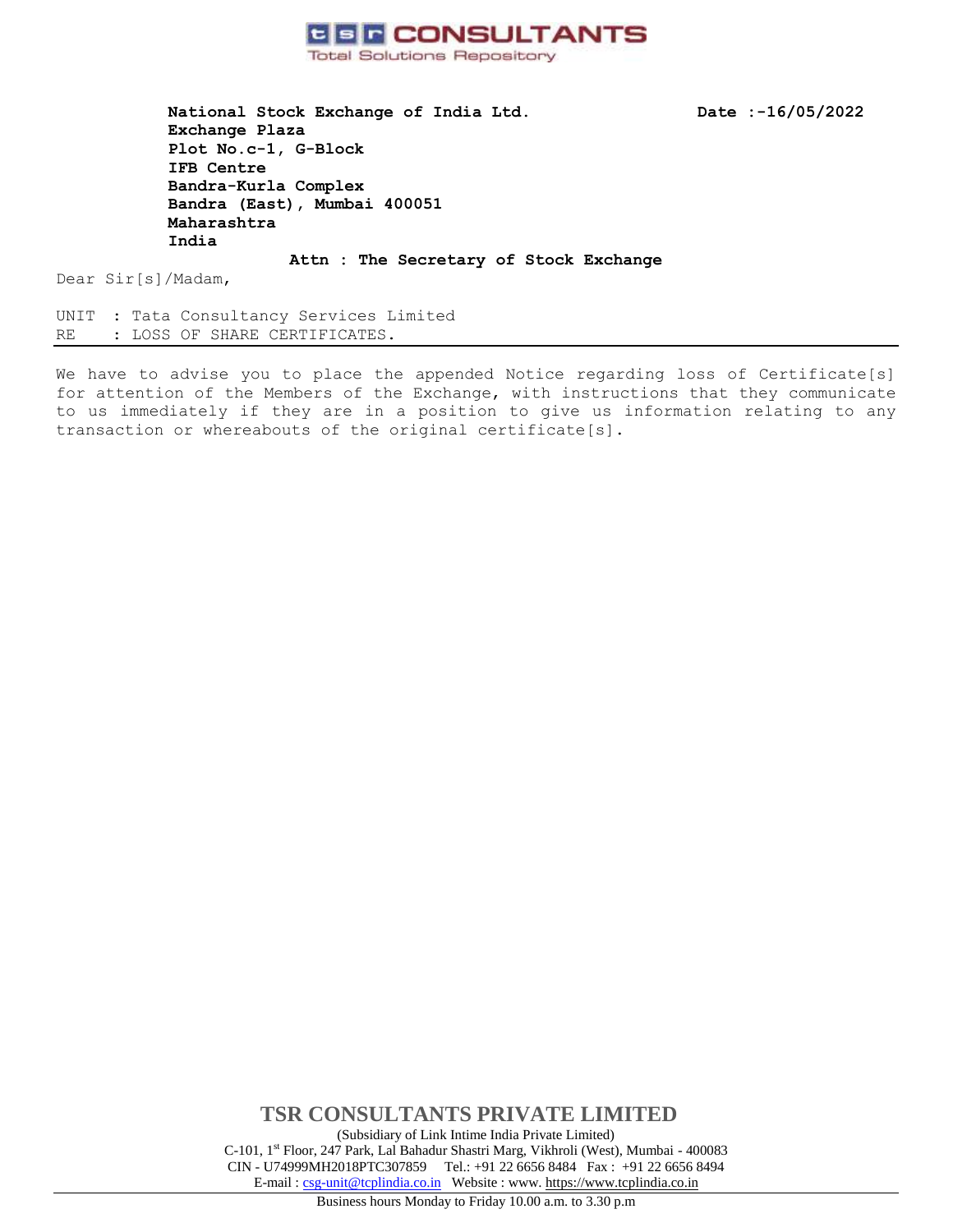# **CER CONSULTANTS**

**Total Solutions Repository** 

#### **NOTICE**

#### **Tata Consultancy Services Limited Regd. Off : 9TH FLOOR, NIRMAL BLDG. NARIMAN POINT MUMBAI - 400021 MAHARASHTRA 400021**

NOTICE is hereby given that the certificate[s] for the under mentioned securities of the Company has / have been lost / mislaid and holder[s] of the said securities has/have applied to the Company to issue duplicate certificate[s]. Any person who has a claim in respect of the said securities should lodge such claim with the Company at the Registered Office, within 15 days from this date, else the Company will proceed to issue duplicate certificate[s] without further intimation.

| Folio No.                           | Name of the holders (Inc. Joint | Shares of Rs. | Certificate | Distinctive Nos. |
|-------------------------------------|---------------------------------|---------------|-------------|------------------|
|                                     | Holders)                        | .00/- each    | No.         |                  |
| C <sub>2</sub> M <sub>0000187</sub> | MEENA PHATNANI, SATYAPAL        | 50            | M11406055   | 480211263-       |
|                                     | <b>PHATNANI</b>                 |               |             | 480211312        |

**Date :- 16/05/2022 Place :- Mumbai**

> **TSR CONSULTANTS PRIVATE LIMITED** (Subsidiary of Link Intime India Private Limited) C-101, 1st Floor, 247 Park, Lal Bahadur Shastri Marg, Vikhroli (West), Mumbai - 400083 CIN - U74999MH2018PTC307859Tel.: +91 22 6656 8484 Fax : +91 22 6656 8494 E-mail [: csg-unit@tcplindia.co.in](mailto:csg-unit@tcplindia.co.in) Website : www. [https://www.tcplindia.co.in](http://www.tsrdarashaw.com/)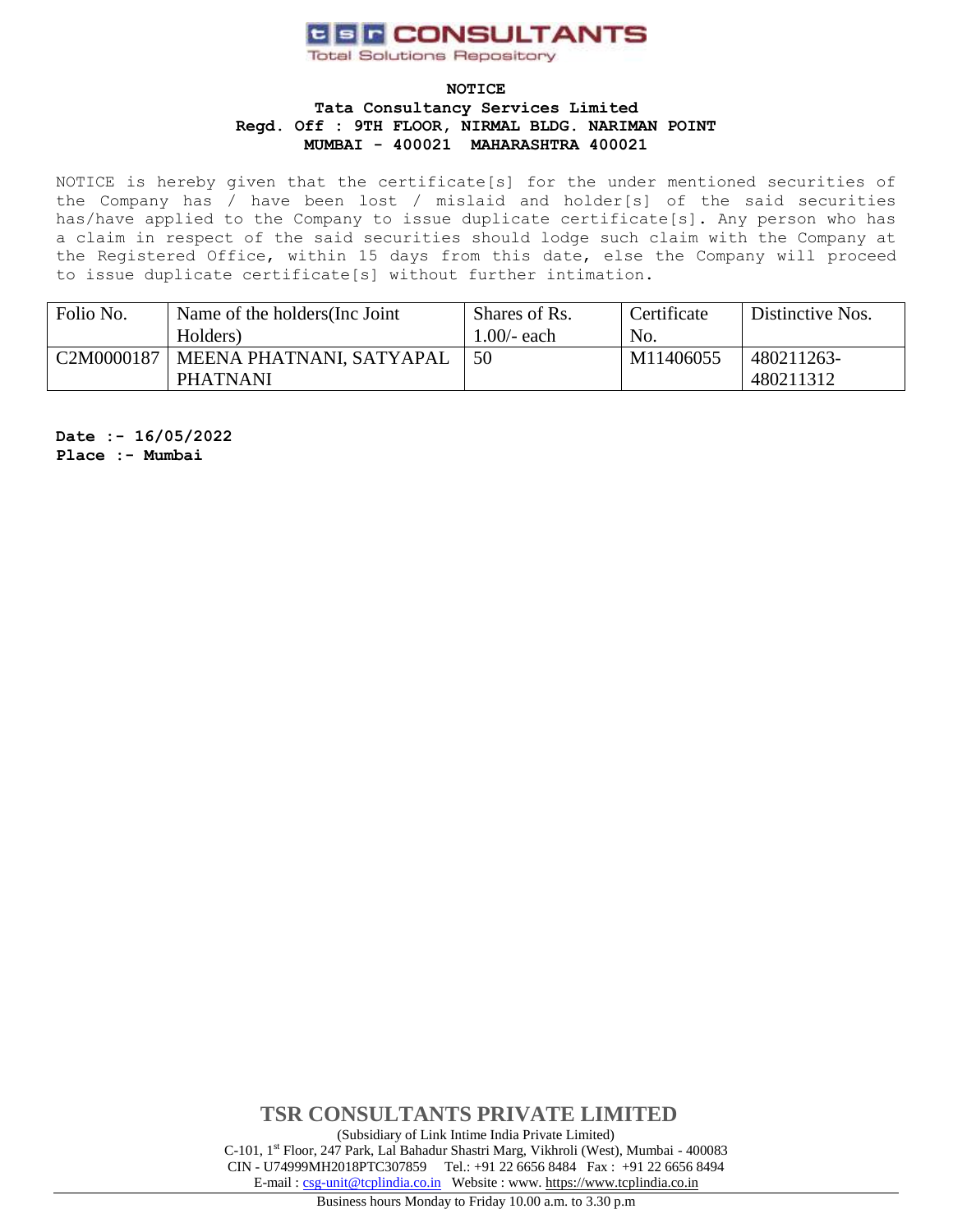

**Total Solutions Repository** 

**BSE LIMITED Date :- 16/05/2022 PHIROZE JEEJEEBHOY TOWERS DALAL STREET FORT MUMBAI MAHARASHTRA INDIA 400001** 

**Attn : The Secretary of Stock Exchange**

Dear Sir[s]/Madam,

UNIT : Tata Consultancy Services Limited RE : LOSS OF SHARE CERTIFICATES.

We have to advise you to put the appended Notice regarding loss of Certificate[s] for attention of the Members of the Exchange, with instructions that they communicate to us immediately if they are in a position to give us information relating to any transaction or whereabouts of the original certificate[s].

> **TSR CONSULTANTS PRIVATE LIMITED** (Subsidiary of Link Intime India Private Limited) C-101, 1st Floor, 247 Park, Lal Bahadur Shastri Marg, Vikhroli (West), Mumbai - 400083 CIN - U74999MH2018PTC307859Tel.: +91 22 6656 8484 Fax : +91 22 6656 8494 E-mail [: csg-unit@tcplindia.co.in](mailto:csg-unit@tcplindia.co.in) Website : www. [https://www.tcplindia.co.in](http://www.tsrdarashaw.com/)